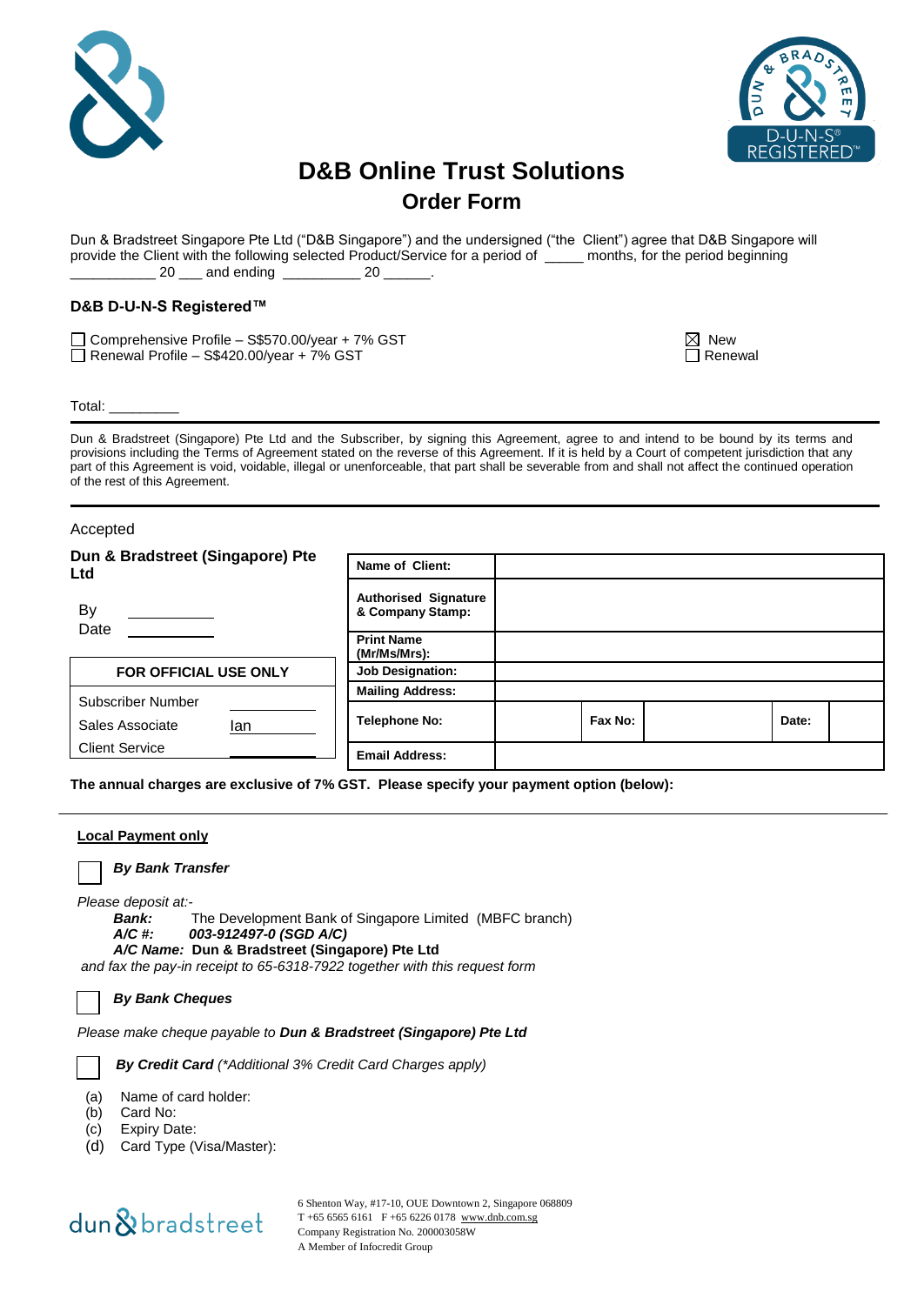## **For assistance, kindly contact our Customer Service representatives:**

| DID                 | $(65)$ 6565 6161                       |
|---------------------|----------------------------------------|
| Fax                 | $(65)$ 6226-0178                       |
| Email               | : csc@dnb.com.sg                       |
| Address             | : Dun & Bradstreet (Singapore) Pte Ltd |
|                     | 6 Shenton Way                          |
|                     | #17-10 OUE Downtown 2                  |
|                     | Singapore 068809                       |
| <b>Office Hours</b> | : Mon-Fri, 9am – 6pm, Singapore Time   |

*\*\*\* Your D-U-N-S Registered Seal will be sent to you within 5 days from receipt of the request and upon full submission of the required documents and payment confirmation.*

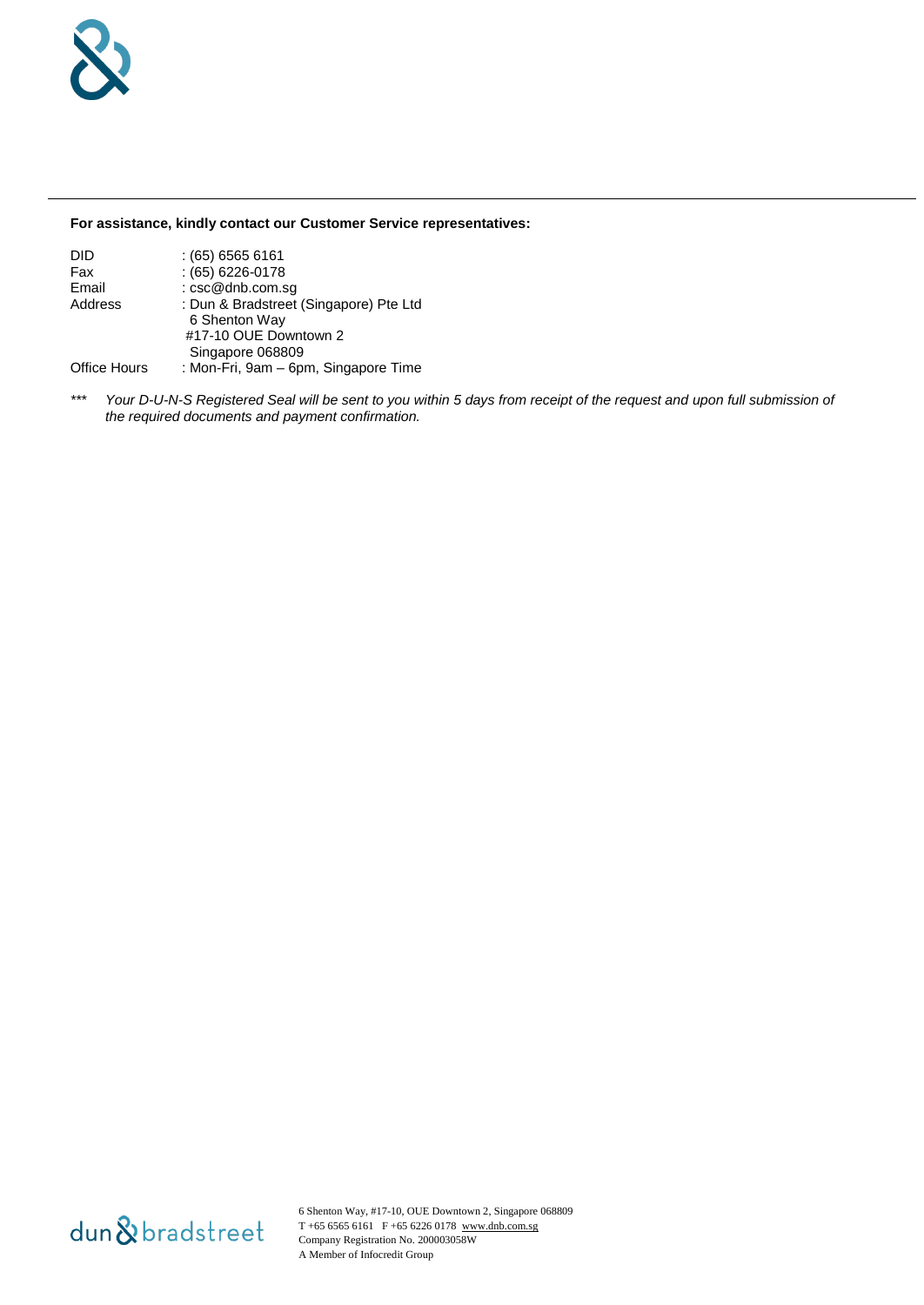



## **TERMS OF AGREEMENT**

1. These Standard Terms & Conditions ("**T&Cs**") apply to the Client of Dun & Bradstreet Singapore Pte Ltd ("**D&B Singapore**") availing of 'D&B D-U-N-S ' as the case may be, under the D&B Online Trust Solutions Offering ("the OTS Offering").

2. If the Client has been approached by D&B Singapore through a Referring Entity (i.e. the entity providing the Client's reference), if any (as specified in the Order Form overleaf), the said Referring Entity would have authorized D&B Singapore to proceed with the requisite formalities, including approaching the Client for registering it for the OTS offering under these T&Cs by issuing a **Referral Letter**.

3. In order to purchase the OTS, the Client agrees to provide information concerning its business, as may be requested by D&B Singapore, for being displayed on its website hosting the OTS Offering ("**the Information**"). By availing the OTS Offering, the Client is deemed to have agreed to these T&Cs without any qualifications.

4. The Client agrees and warrants the following:

- a) The Information as may be provided by Client to D&B Singapore from time to time shall be complete, current and accurate.
- b) The Client shall proactively inform D&B Singapore immediately if there is any change in the Information to enable it to update the same.
- c) The following events relating to the Client must be notified by the Client to D&B Singapore immediately (non-exhaustive list): a filing for bankruptcy, liquidation, petition for suspension of payments, criminal proceedings, etc.
- d) The Client acknowledges that its website, if any, shall not contain information which is illegal, illicit, obscene, defamatory, unauthorised, infringing to third parties and/or harmful to the goodwill and reputation of D&B Singapore.
- e) The Client agrees to comply with all the relevant applicable laws of Singapore.

#### **OWNERSHIP**

5. D&B Singapore is the sole owner and proprietor of all rights including copyrights, trademarks and all other intellectual property rights ("IP Rights") in the<br>Information. The "D&B D-U-N-S Registered™" logo or such othe owned either by D&B Singapore or its associated / sister concerns or third parties, as the case may be, and such entity is the sole owner and proprietor of the IP Rights therein. All research, analysis, data and any other Information provided in any form, is also proprietary to D&B Singapore and is protected by Singapore laws and applicable treaties and conventions governing intellectual property. The Client shall not copy, reproduce, repackage, resell, display, publish, transmit, transfer, disseminate or otherwise redistribute the Information, in whole or in part, in any form or manner or by any means whatsoever without the express written permission of D&B Singapore.

6. The Client acknowledges that the Information is proprietary to D&B Singapore and comprises of: (a) compiled information containing selection, arrangement and expression of such Information or pre-existing material that has been created, gathered or assembled by D&B Singapore; (b) information that has been created, developed and maintained by D&B Singapore at great expense of time and money such that misappropriation or unauthorized use by others for commercial gain would unfairly and irreparably harm the proprietary and intellectual property rights in the Information of D&B Singapore.

7. To the full extent permitted by law, the Client undertakes not to take, directly or indirectly, any action inconsistent with, derogatory to or otherwise undermining such IP Rights, title and interests, including adoption, using, registering or attempting to register any logo or trademark confusingly similar to the D&B logo and/or the D&B trademark or any other IP Rights of D&B Singapore or its associated / sister concerns or third parties, as the case may be.

#### **DISCLAIMER AND LIABILITY**

8. D&B Singapore does not give any warranty whatsoever, including without limitation, as to the availability, accuracy, currency, completeness, correctness, timeliness or reliability of the Information made available and expressly disclaims (to the maximum extent permitted in law) all liability for any direct or indirect damage or loss resulting from the use of, or reliance on the Information or the contents provided therein. Through these T&Cs, the Client acknowledges that every business decision, to some degree or the other, represents the assumption of risk and that D&B Singapore, in displaying the Information does not and cannot underwrite or assume the Client's risk, in any manner whatsoever. The Client, therefore, agrees that D&B Singapore shall not be liable to the Client in any manner for any direct or indirect loss or injury arising out of or caused, in whole or in part, by D&B Singapore's negligent or other acts or omissions in procuring, compiling, collecting, interpreting, reporting, communicating or delivering the Information or its contents, or in otherwise performing its obligations under these T&Cs, whether or not any such matter amounts to a fundamental breach of these T&Cs.

9. Further, D&B Singapore shall not be liable, at any time, for special, incidental, exemplary or consequential damages (including, without limitation, damages for loss of business projects or loss of profits), even if advised of the possibility of such damages, arising in contract, tort or otherwise from the use of the Information or its contents, or from any acts or omissions arising as a result of use of the Information or for any failure of performance, error, omission, interruption, defect or delay in the activities undertaken by third parties as a result of reliance on the contents of the Information.

10. If notwithstanding the foregoing, liability can be lawfully imposed and enforced on D&B Singapore, then the Client agrees that D&B Singapore's aggregate liability for any and all losses or injuries to the Client arising out of any negligent or other acts or omissions of D&B Singapore in connection with anything furnished as Information, regardless of the cause of the loss or injury and regardless of the nature of the legal or equitable right claimed to have been violated, shall never exceed the amount paid by the Client during the period specified in the Order Form overleaf for the Information provided hereunder, whichever is lesser, and the Client covenants not to sue D&B Singapore for a greater amount.

11. D&B Singapore provides no advice or endorsement of any kind through this Information. The availability of data in the Information does not constitute a recommendation by D&B Singapore to enter into any transaction or follow any course of action. D&B Singapore recommends that the Client independently verify the current accuracy of any data made available in the Information being displayed on the website hosting the OTS Offering.

#### **INDEMNITY**

12. The Client agrees to hold harmless and indemnify D&B Singapore and its officers, agents, employees or partners, from and against any third party claim that is settled or compromised, including any liability or expense arising from all claims, losses, damages (actual and consequential), suits, judgements, litigation costs and attorneys' fees of every kind and nature, arising from or in any way related to the Information or from any breach of these T&Cs by the Client, its employees and its agents.

**Initial** 

 $\frac{1}{\sqrt{2}}$  ,  $\frac{1}{\sqrt{2}}$  ,  $\frac{1}{\sqrt{2}}$  ,  $\frac{1}{\sqrt{2}}$  ,  $\frac{1}{\sqrt{2}}$  ,  $\frac{1}{\sqrt{2}}$  ,  $\frac{1}{\sqrt{2}}$  ,  $\frac{1}{\sqrt{2}}$  ,  $\frac{1}{\sqrt{2}}$  ,  $\frac{1}{\sqrt{2}}$  ,  $\frac{1}{\sqrt{2}}$  ,  $\frac{1}{\sqrt{2}}$  ,  $\frac{1}{\sqrt{2}}$  ,  $\frac{1}{\sqrt{2}}$  ,  $\frac{1}{\sqrt{2}}$ 

# dun & bradstreet